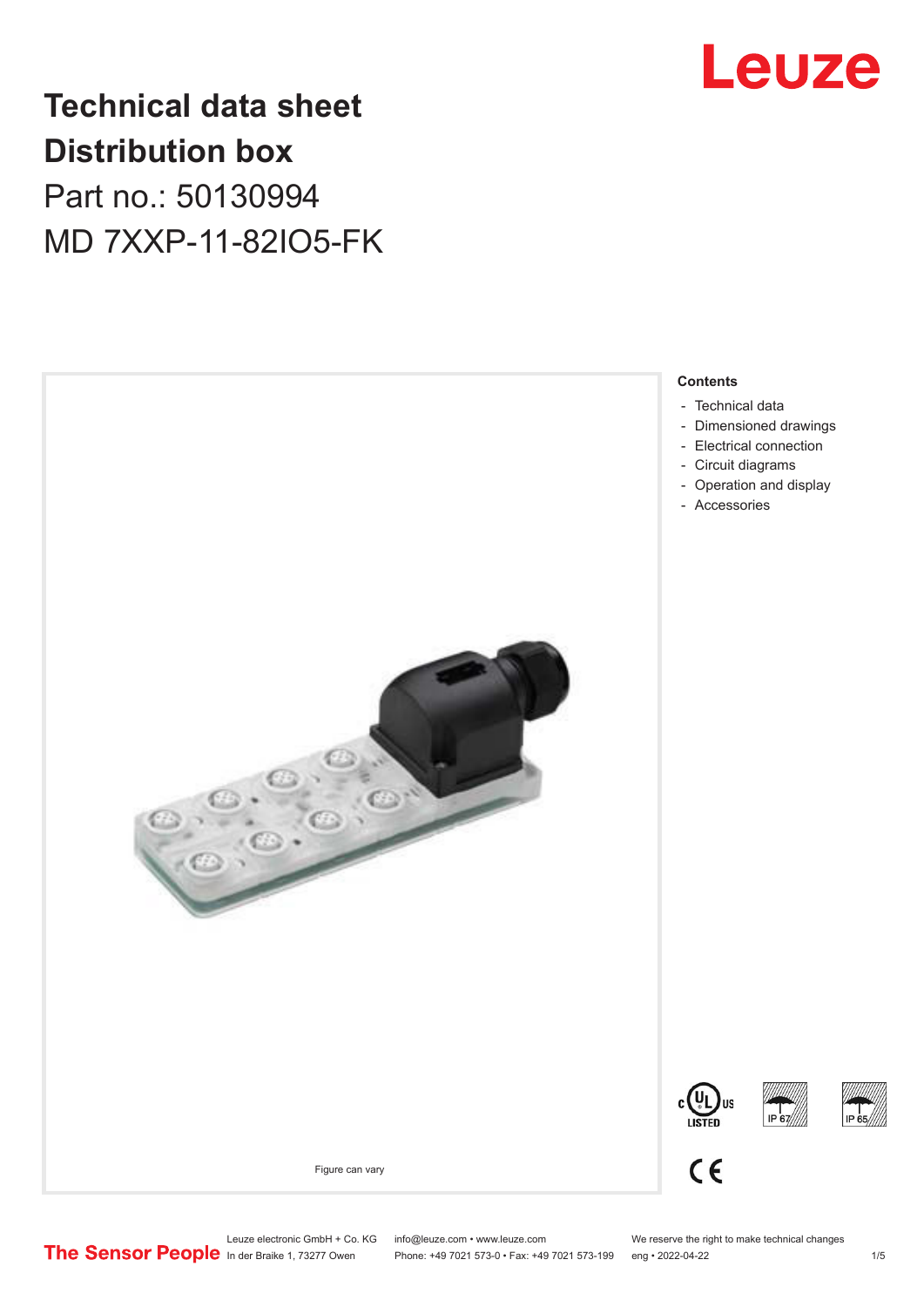### <span id="page-1-0"></span>**Technical data**

# Leuze

| <b>Electrical data</b>                    |                           | <b>Operation and display</b>   |             |  |
|-------------------------------------------|---------------------------|--------------------------------|-------------|--|
|                                           |                           | Type of display                | LED         |  |
| <b>Inputs</b><br><b>Switching element</b> | <b>PNP</b>                | <b>Environmental data</b>      |             |  |
|                                           |                           |                                |             |  |
| Performance data                          |                           | Ambient temperature, operation | $-20$ 70 °C |  |
| <b>Total current</b>                      | $\leq$ 2 x 8 A            | <b>Certifications</b>          |             |  |
| Input data logic                          |                           | Degree of protection           | IP 65       |  |
| Nominal input voltage U <sub>N</sub>      | <b>24 V DC</b>            |                                | IP 67       |  |
|                                           |                           | <b>Certifications</b>          | c UL US     |  |
| <b>Connection</b>                         |                           |                                |             |  |
|                                           |                           | <b>Classification</b>          |             |  |
| <b>Master connection</b>                  |                           | <b>Customs tariff number</b>   | 85369010    |  |
| <b>Type of connection</b>                 | Terminal                  | <b>ECLASS 5.1.4</b>            | 27279201    |  |
| <b>Function</b>                           | Connection to the control | <b>ECLASS 8.0</b>              | 27279219    |  |
| No. of pins                               | $21 - pin$                | <b>ECLASS 9.0</b>              | 27440108    |  |
| <b>Hood material</b>                      | Polybutylene (PBT)        | <b>ECLASS 10.0</b>             | 27440108    |  |
|                                           |                           | <b>ECLASS 11.0</b>             | 27440108    |  |
| <b>Distribution box connections</b>       |                           | <b>ECLASS 12.0</b>             | 27440108    |  |
| <b>Number of connections</b>              | 8 Piece(s)                | <b>ETIM 5.0</b>                | EC002585    |  |
| <b>Thread size</b>                        | M12                       | <b>ETIM 6.0</b>                | EC002585    |  |
| No. of pins                               | $5 - pin$                 | <b>ETIM 7.0</b>                | EC003558    |  |
| Encoding                                  | A-coded                   |                                |             |  |
| <b>Type</b>                               | Female                    |                                |             |  |
| <b>Material</b>                           | Plastic                   |                                |             |  |
| <b>Material of O-ring seal</b>            | <b>TPU</b>                |                                |             |  |
| <b>Material of contacts</b>               | Gold-plated               |                                |             |  |

#### **Mechanical data**

**Operating current per contact** 4 A

| Design                  | Cubic                  |
|-------------------------|------------------------|
| Dimension (W x H x L)   | 50 mm x 15 mm x 150 mm |
| <b>Housing material</b> | <b>Plastic</b>         |
| Net weight              | 210q                   |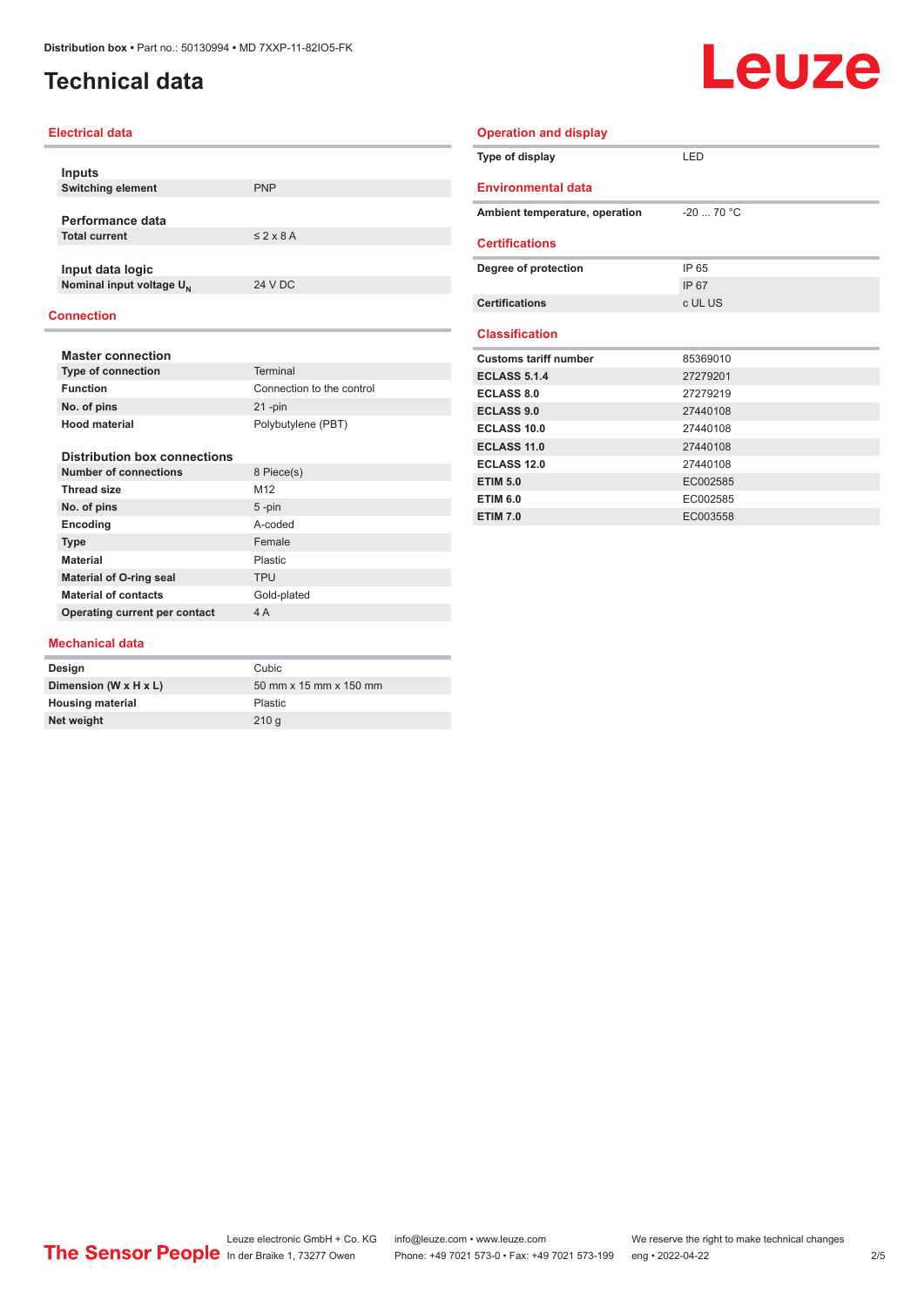#### <span id="page-2-0"></span>**Dimensioned drawings**

All dimensions in millimeters



## **Electrical connection**

**Connection 1**

**Type of connection** Terminal **No. of pins** 21 -pin

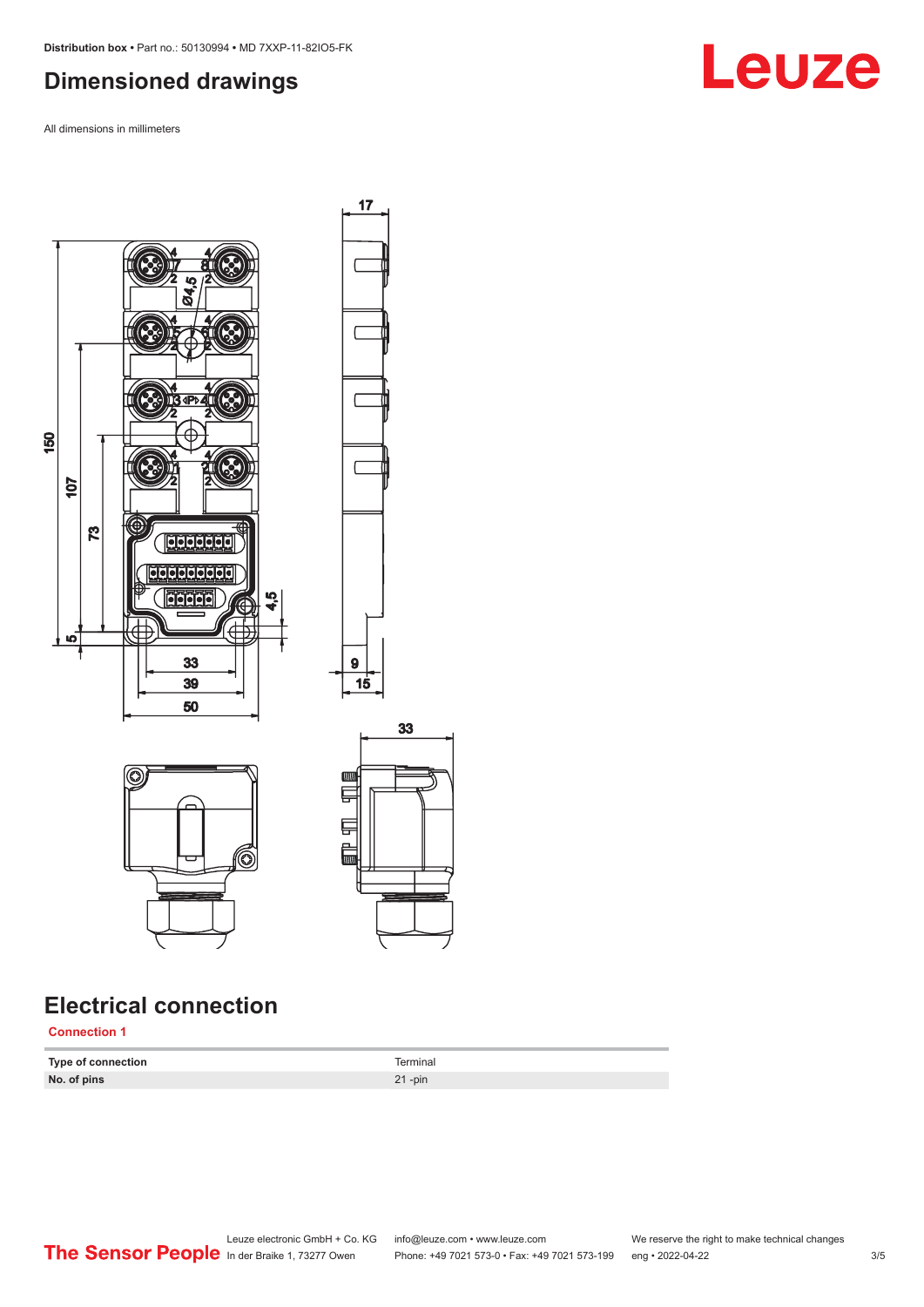#### <span id="page-3-0"></span>**Electrical connection**

#### **Terminal Assignment**

| 9              | Socket 1 / contact 2   |
|----------------|------------------------|
| 10             | Socket 2 / contact 2   |
| 11             | Socket 3 / contact 2   |
| 12             | Socket 4 / contact 2   |
| 13             | Socket 5 / contact 2   |
| 14             | Socket 6 / contact 2   |
| 16             | Socket 8 / contact 2   |
| 1              | Socket 1 / contact 4   |
| $\overline{2}$ | Socket 2 / contact 4   |
| $\mathbf{3}$   | Socket 3 / contact 4   |
| 4              | Socket 4 / contact 4   |
| $+1$           | Socket 1-8 / contact 1 |
| $+2$           | Socket 1-8 / contact 1 |
| $-1$           | Socket 1-8 / contact 3 |
| $-2$           | Socket 1-8 / contact 3 |
| <b>PE</b>      | Socket 1-8 / contact 5 |
| 5              | Socket 5 / contact 4   |
| 6              | Socket 6 / contact 4   |
| 7              | Socket 7 / contact 4   |
| 8              | Socket 8 / contact 4   |
| 15             | Socket 7 / contact 2   |

| Pin | <b>Pin assignment</b> |  |
|-----|-----------------------|--|
|     |                       |  |
| ຳ   | NC(2)                 |  |
|     |                       |  |
|     | NO(2)                 |  |
|     | PE                    |  |





a Connection hood

b Socket

c Basic housing